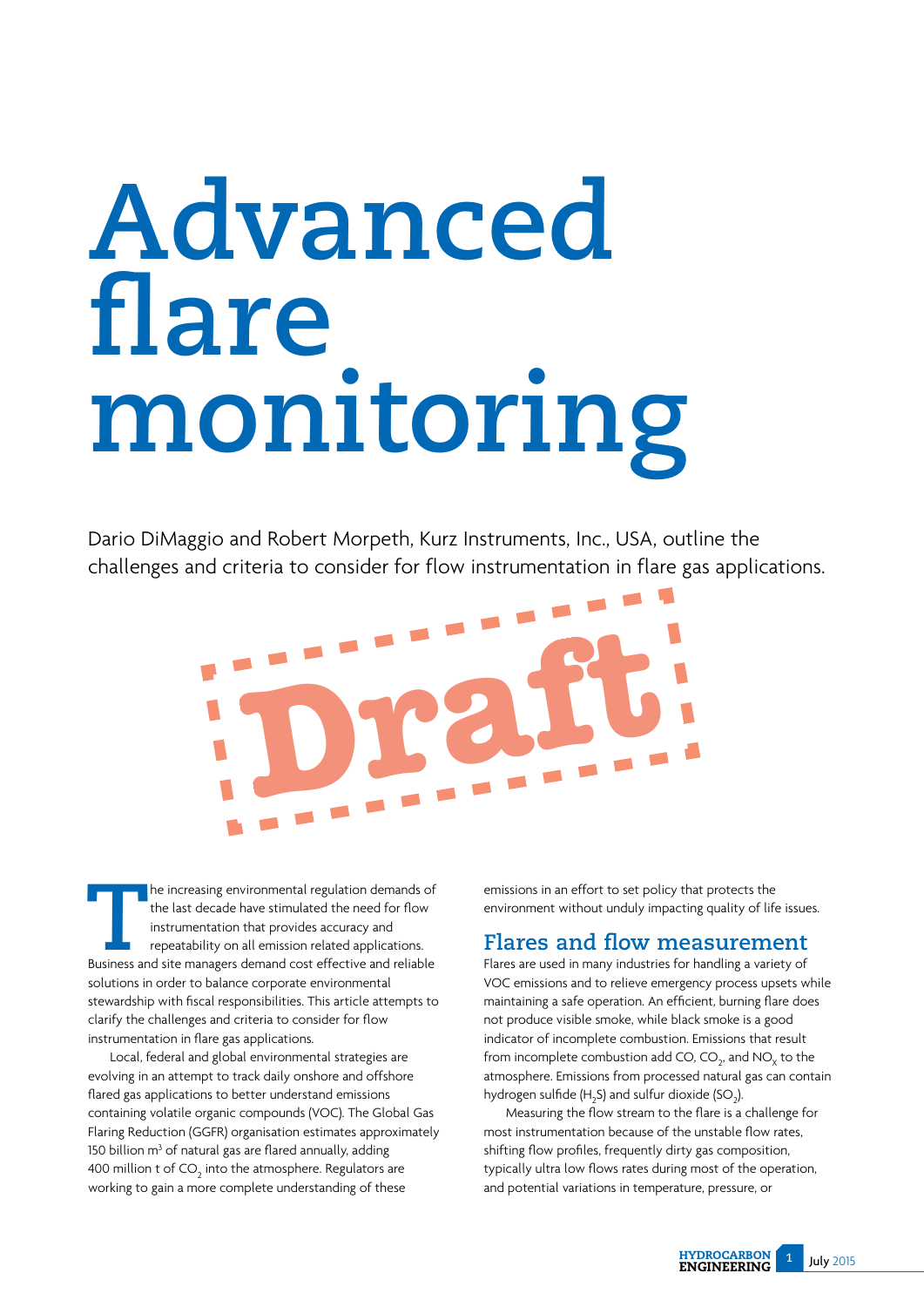

**Figure 1.** Thermal meter used in offshore flare.



**Figure 2.** Thermal meter in an oilfield pipeline.

composition. Flare gas velocities ranging from 0 - 600 ft/s (approximately 183 m/s) are common.

The instrumentation used in a variety of flare applications must support a large range, with some of the highest flow rates during upset events (up to 600 ft/s) on one end of the performance envelope and with extremely low (less than 1 ft/s) purge flow or regular operation flaring on the other end. Limitations on the output data resolution scaling of the flow instrumentation can indicate a need for additional devices to accommodate the broad low and high flow ranges.

Blockages and obstructions caused by elbows, curves, valves, or reducers can create flow irregularities (turbulent versus laminar flows) within the pipe. Dirt and particulate buildup in the line can also create flow irregularities and

impede flow readings. For example, pigging in the oil industry is a device used to clean the particulate buildup inside wall of a pipe.

A major obstacle to reducing global flaring is the poor data that has historically been available, which in part is due  $t_0$ :

- Calculations or assumptions based on constant usage.
- $\blacksquare$  Improper placement of the instrumentation.
- $\blacksquare$  Flow profile and velocity uncertainties.
- $\blacksquare$  Variations between calibration and usage conditions.
- Flawed flow range (low and high capability) accuracy or efficiency.
- Instrumentation drift due to dirt, misalignment, or changing gas composition.

# **Regulations and standards**

The procedures for suggesting flow instrumentation commonly fall to standards organisations such as International Organization for Standardization (ISO), American Gas Association (AGA), or American Petroleum Institute (API). The standards developed by these organisations are frequently generated by engineers or specialists using specific instrument selections in a controlled environment. Although a flow instrumentation manufacturer is not identified as part of the specification, the conclusion is often based on testing a single model and does not necessarily address the full performance capabilities or limitations of the technology. Test conclusions indicate the tested technology as 'certified' or 'approved by' with an implied recommendation. In many cases, such as custody transfer, there is no real certificate of approval, just de facto acceptance.

Flow measurement specialists are able to simplify studies and reports that categorise flow meters into simple technology groups, such as thermal, ultrasonic and differential pressure. A common practice for biasing a specific flow technology for a given application is using a controlled test environment based on a few assumptions. However, this strategy ignores the complexities of real world installations. It is important for site managers to investigate the options for flow instrumentation rather than accept the de facto standard for general flare applications. This can lead to huge money and maintenance savings, while maintaining the accuracy and repeatability that is necessary for these demanding applications.

#### **Flow instrumentation technology**

Although a variety of flow instrumentation is readily available on the market, the harshness of flare applications effectively limits technology options to either ultrasonic or thermal flow meters. The manufacturers of these devices are continually stretching the capabilities of the technology.

#### Ultrasonic technology

Historically, ultrasonic technology gained acceptance because the instrumentation provides noninvasive flow measurement and is not affected by changing gas composition. Ultrasonic technology is also in good standing with a variety of standards organisations. However, there are unique aspects among real